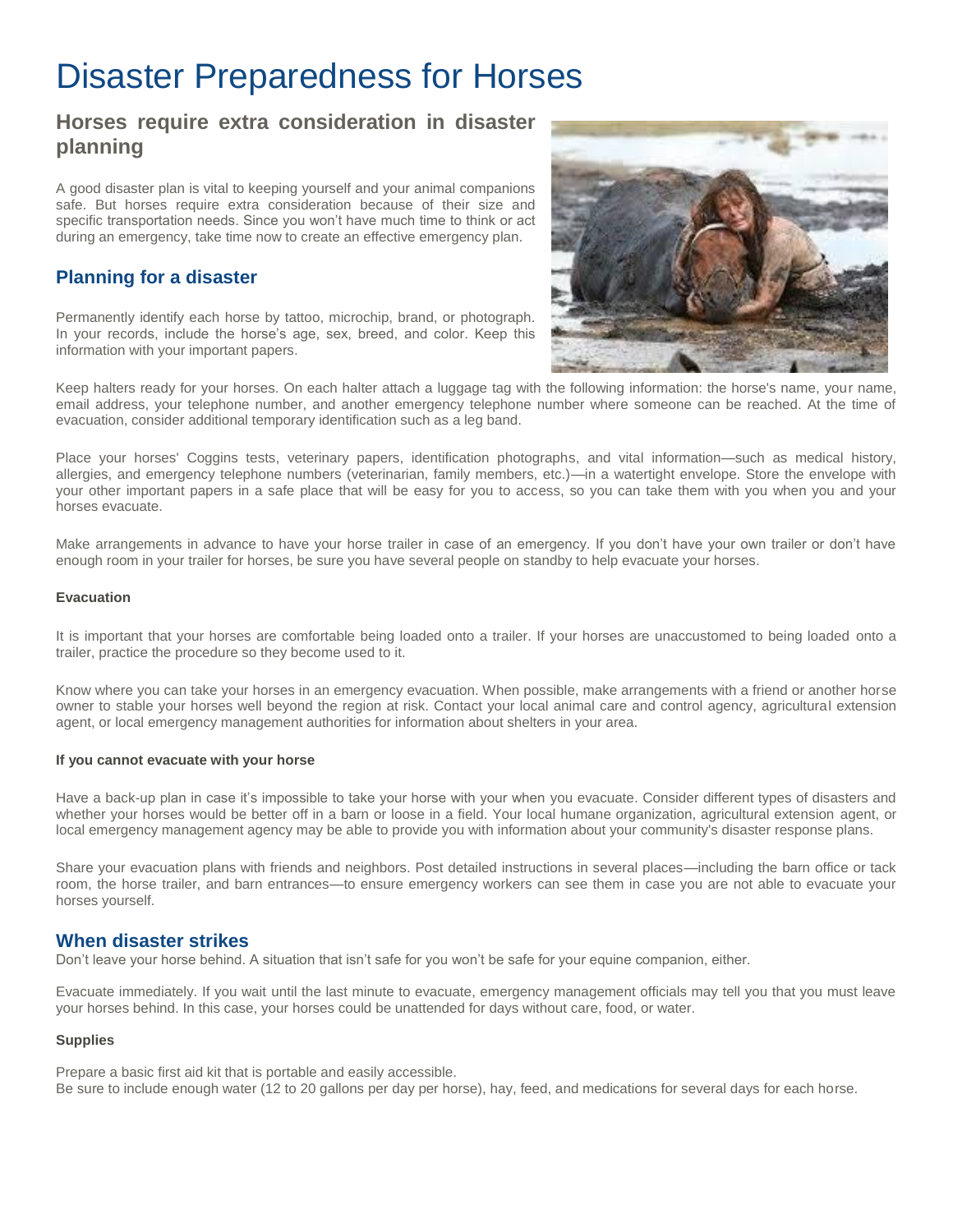# Disaster Preparedness for Farm Animals

**Large animals and livestock need extra consideration in disaster planning**

### **Why Livestock Owners Need to Be Prepared**

Disaster preparedness is important for all animals, but it is especially important for livestock because of the size of the animals and their shelter and transportation needs. Disasters can happen anywhere and take many different forms—from hurricanes to barn fires, floods to hazardous materials spills—forcing possible evacuation. Whether you evacuate or shelter in place, it's important to be prepared to protect your livestock.



## **Take Precautions**

One of the smartest things you can do to protect your family and livestock is to make sure you regularly review and update your disaster plan, supplies, and information regularly.

# Taking Precautions for Protecting Livestock

**Be prepared in the event of an emergency**

*The Humane Society of the United States* 

## **Take Precautions**

The following is a list of suggestions we recommend to help keep your livestock safe during an emergency.

- Make a disaster plan to protect your property, your facilities, and your animals. Create a list of emergency telephone numbers, including those of your employees, neighbors, veterinarian, state veterinarian, poison control, local animal shelter, animal care and control, county extension service, local agricultural schools, trailering resources, and local volunteers.
- Include a contact person outside the disaster area. Make sure all this information is written down and that everyone has a copy.
- Make sure every animal has durable and visible identification.
- Ensure that poultry have access to high areas in which to perch, if they are in a flood-prone area, as well as to food and clean water.

### Make a disaster plan to protect your property, your facilities, and your animals.

- Reinforce your house, barn, and outbuildings with hurricane straps and other measures. Perform regular safety checks on all utilities, buildings, and facilities on your farm.
- Use only native and deep-rooted plants and trees in landscaping (non-native plants are less durable and hardy in your climate and may become dislodged by high winds or broken by ice and snow).
- Remove all barbed wire, and consider rerouting permanent fencing so that animals may move to high ground in a flood and to low-lying areas during high winds.
- Install a hand pump and obtain enough large containers to water your animals for at least a week (municipal water supplies and wells are often contaminated during a disaster).
- Identify alternate water and power sources. A generator with a safely stored supply of fuel may be essential, especially if you have electrical equipment necessary to the well being of your animals.
- Secure or remove anything that could become blowing debris; make a habit of securing trailers, propane tanks, and other large objects. If you have boats, feed troughs, or other large containers, fill them with water before any high wind event. This prevents them from blowing around and also gives you an additional supply of water.
- If you use heat lamps or other electrical machinery, make sure the wiring is safe and that any heat source is clear of flammable debris.
- Label hazardous materials and place them all in the same safe area. Provide local fire and rescue and emergency management authorities with information about the location of any hazardous materials on your property.
- Remove old buried trash—a potential source of hazardous materials during flooding that may leech into crops, feed supplies, water sources, and pasture.
- Review and update your disaster plan, supplies, and information regularly.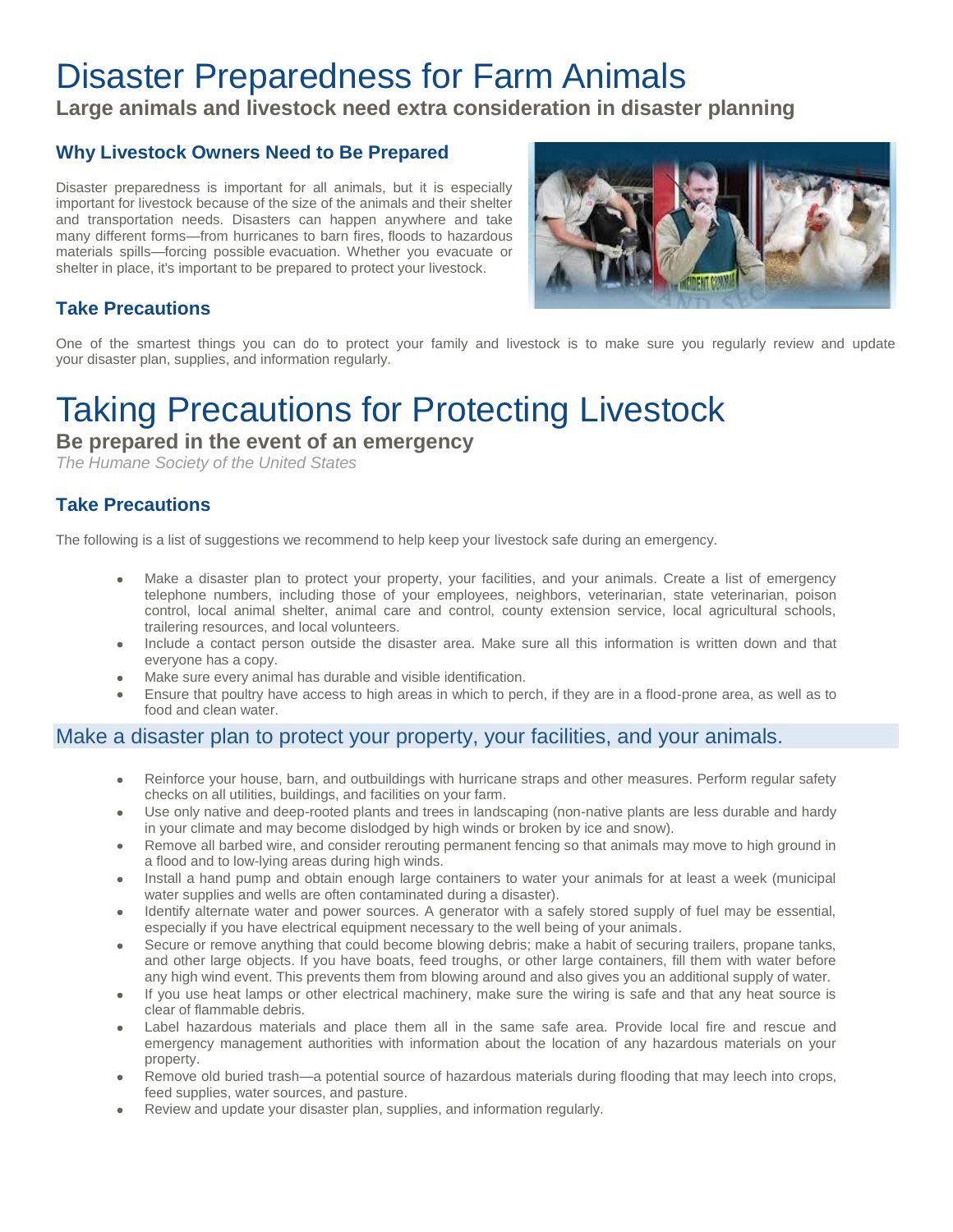#### **Sheltering in Place**

If evacuation is not possible, a decision must be made whether to confine large animals to an available shelter on your farm or leave them out in pastures. Many factors need to be taken into consideration to figure out what's best in varying situations.

# Sheltering Your Livestock in Place

### **Evacuation not always an option**

*The Humane Society of the United States* 

#### **Sheltering in Place**

If evacuation is not possible, a decision must be made whether to confine large animals to an available shelter on your farm or leave them out in pastures. Owners may believe that their animals are safer inside barns, but in many circumstances, confinement takes away the animals' ability to protect themselves. This decision should be based on the type of disaster and the soundness and location of the sheltering building.

Survey your property for the best location for animal sheltering. If your pasture area meets the following criteria, your large animals may be better off out in the pasture than being evacuated:

•No exotic (non-native) trees, which uproot easily

- •No overhead power lines or poles
- •No debris or sources of blowing debris
- •No barbed wire fencing (woven wire fencing is best)

•Not less than one acre in size (if less than an acre, your livestock may not be able to avoid blowing debris).

If your pasture area does not meet these criteria, you should evacuate. Whether you evacuate or shelter in place, make sure that you have adequate and safe fencing or pens to separate and group animals appropriately.

Work with your state department of agriculture and county extension service. If your animals cannot be evacuated, these agencies may be able to provide on-farm oversight. Contact them well in advance to learn their capabilities and the most effective communication procedure.

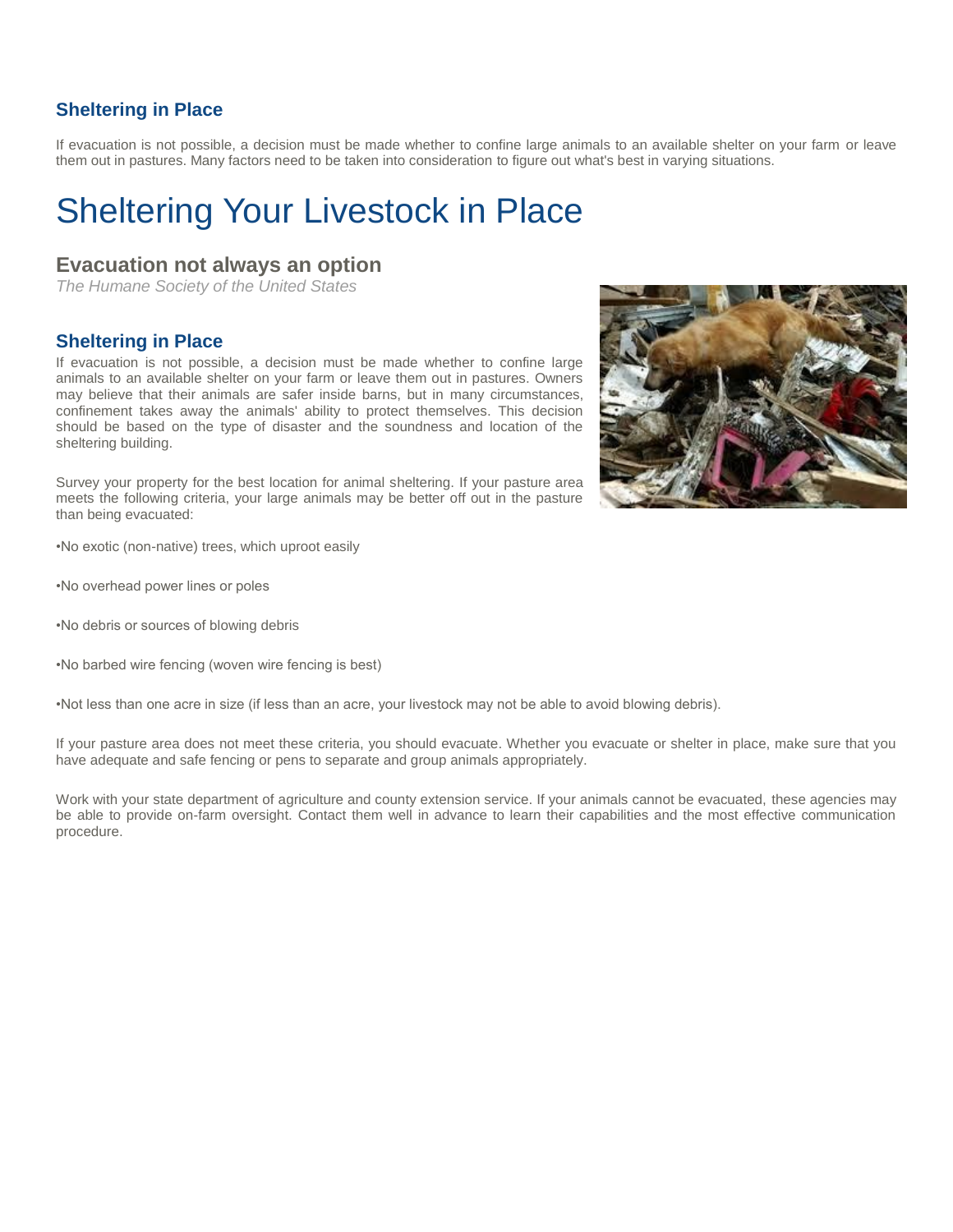### **Barn Fires: The Most Common Disaster**

Preventing barn fires and being prepared in the event of a fire can mean the difference between life and death for your livestock. Knowledge of the danger of fires and how to deal with them is essential, and vigilance is key to prevention.

# Disaster Preparedness: Barn Fires

#### **Keep your horses safe from the leading equine disaster**



Barn fires are one of any horse owner's biggest nightmares. In just a few minutes of heat, smoke, and fury, thousands of dollars of saddles, bridles, hay, grain, and equipment can be lost along with the barn. That your horse could be trapped inside is almost too painful to imagine.

Preventing barn fires and being well prepared to deal with a fire can mean the difference between life and death for your horses.

If you have a barn, it's essential that you understand how fires start and how to deal with them.

But the single most important thing is to be vigilent at all times.

#### **How to prevent barn fires**

Prohibit smoking in or around the barn. A discarded cigarette can ignite dry bedding or hay in seconds.

Avoid parking tractors and vehicles in or near the barn. Engine heat and backfires can spark a flame.

Store other machinery and flammable materials outside the barn.

Inspect electrical systems regularly and immediately correct any problems. Rodents can chew on electrical wiring and cause damage that quickly becomes a fire hazard.

Keep appliances to a minimum in the barn. Use stall fans, space heaters, and radios only when someone is in the barn.

Be sure hay is dry before storing it. Hay that is too moist may spontaneously combust. Store hay outside the barn in a dry, covered area when possible.

Most barn fires are preventable, and too often they result from negligence or apathy toward fire prevention.